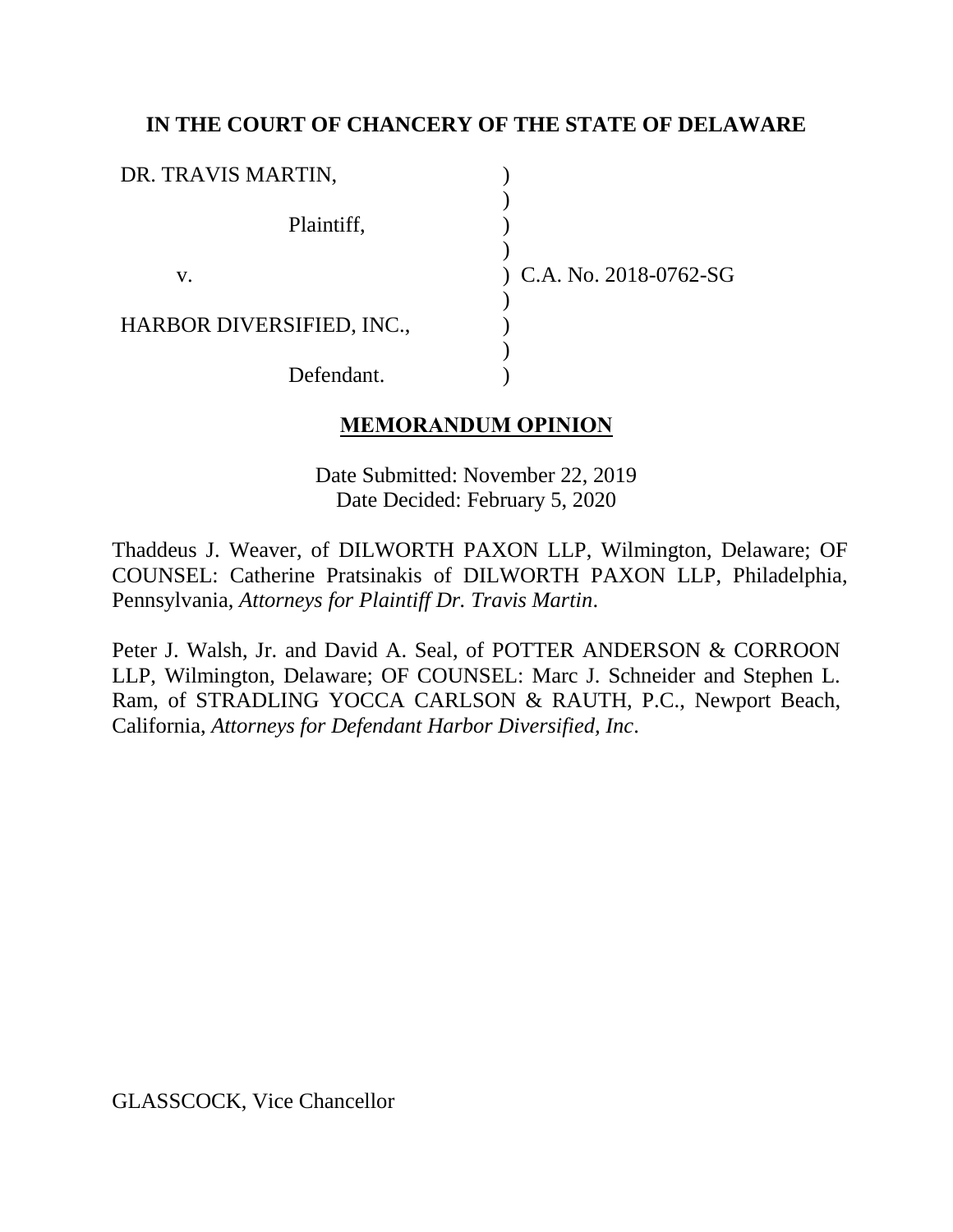This matter is before me on the Plaintiff's Petition for Attorney's Fees and Expenses (the "Petition"). Delaware follows the American Rule on legal fees; each party bears his own. Exceptions to the rule are recognized. One exists where a member of a group or class acts to achieve a benefit shared by the class; in such cases, equity may require that the class share the burden as well as the benefit of the legal action.<sup>1</sup> This exception has various applications; the pertinent one here is the corporate benefit doctrine, under which, where an entity and its stockholders benefit from a legal action, sharing the costs—including legal fees—may be warranted. Where equity so requires, that sharing is enforceable by court order, and is routine. The exercise of equity in this regard must be tempered, however, in recognition that the entity and its owners are being asked to pay for litigation they did not themselves choose to undertake, and should not be required to underwrite actions untethered to the corporate interest. The resulting balance of equities forms the major issue before me here.

The Plaintiff has been a stockholder in Defendant Harbor Diversified, Inc. ("Harbor") since  $2010<sup>2</sup>$  Harbor is a once-public Delaware corporation that suspended its duty to file reports under Section 13 and 15(d) of the Securities Exchange Act of 1934 in January  $2012<sup>3</sup>$  Before this Action was filed, Harbor last

<sup>1</sup> *See Kaung v. Cole Nat'l Corp.*, 884 A.2d 500, 506 (Del. 2005).

<sup>2</sup> Pretrial Stipulation and Order, D.I. 39 ("PTSO"), ¶ 1.

<sup>3</sup> *Id*. ¶¶ 2, 15.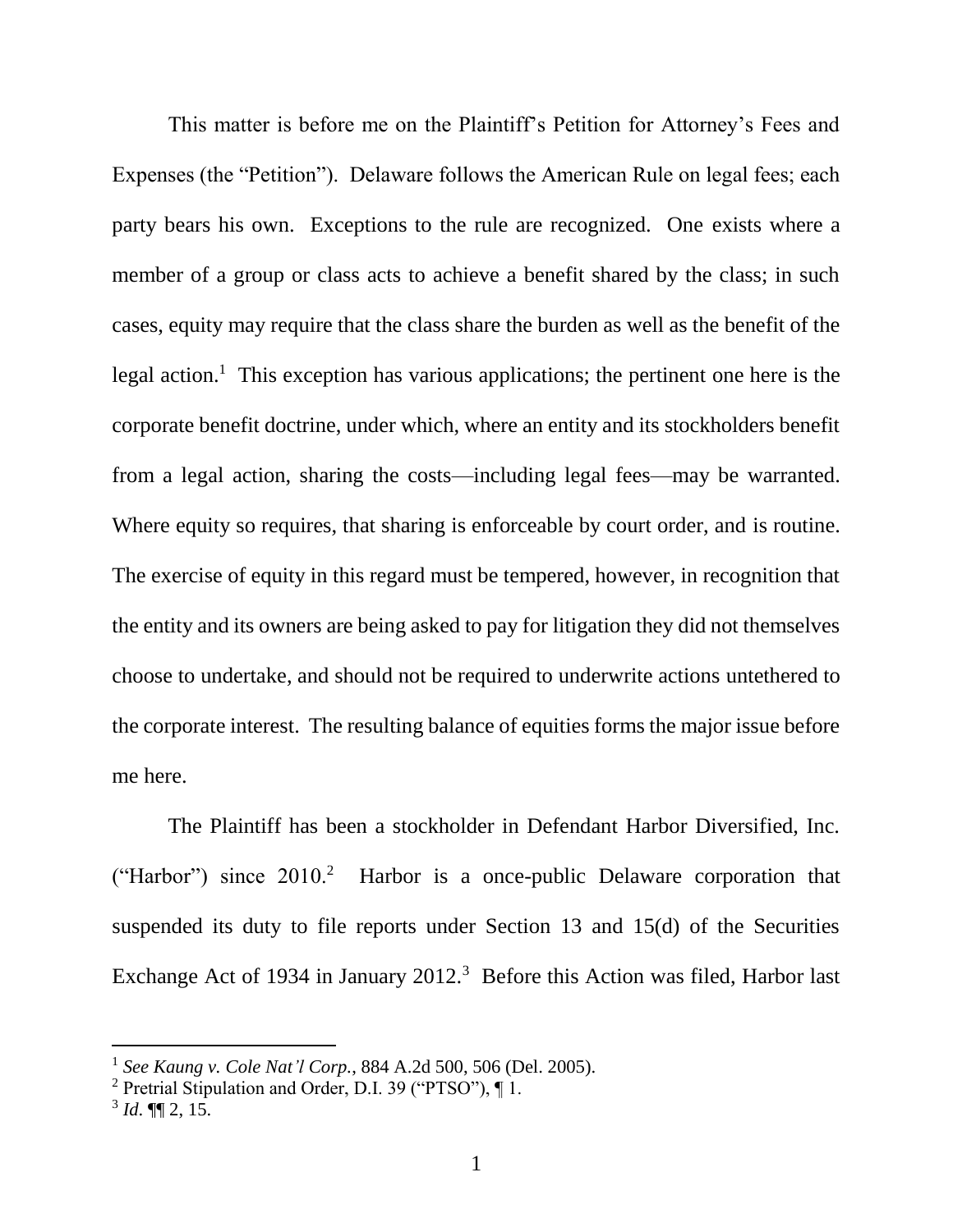held a stockholder meeting on October 26, 2011.<sup>4</sup> On October 22, 2018 the Plaintiff filed this Action under Section 220 of the Delaware General Corporation Law<sup>5</sup> ("DGCL") to inspect books and records, and Section 211 of the  $DGCL<sup>6</sup>$  to compel an annual stockholder's meeting.<sup>7</sup> The Plaintiff later filed an amended complaint (the "Amended Complaint"), similarly seeking relief under Sections 211 and 220, on January 15, 2019.<sup>8</sup> I held a trial on a paper record on April 23, 2019, after which I ordered Harbor to hold an annual meeting and granted certain of the Plaintiff's document requests.<sup>9</sup> The annual meeting, of course, is necessary to the exercise of the corporate franchise, which is a fundamental stockholder right.

Post-trial, the Plaintiff has sought \$673,691 in attorney's fees and expenses, invoking two grounds to depart from the American Rule on fees: corporate benefit and bad faith. The Plaintiff has submitted that his actions conferred a corporate benefit on Harbor by "compelling an annual meeting and providing Harbor stockholders director elections after nearly eight years of darkness,"<sup>10</sup> and forcing Harbor's disclosure of its "ownership structure, the identities of management and directors, the existence of its ownership interest in Air Wisconsin and Lotus

 $4$  *Id*.  $\sqrt{ }$  37.

<sup>5</sup> 8 *Del. C.* § 220.

<sup>6</sup> 8 *Del. C.* § 211.

<sup>7</sup> PTSO, ¶ 26; Verified Stockholder Compl. for Books and Records, D.I. 1.

<sup>8</sup> First Amended Verified Stockholder Compl., D.I. 9.

<sup>9</sup> Trial Transcript ("Trial Tr.") 48:12–51:8, 95:9–100:16.

 $10$  Pl.'s Am. Opening Br. in Supp. Of Pet. For Att'ys Fees and Expenses, D.I. 62 ("Pl.'s Opening Br."), at 8.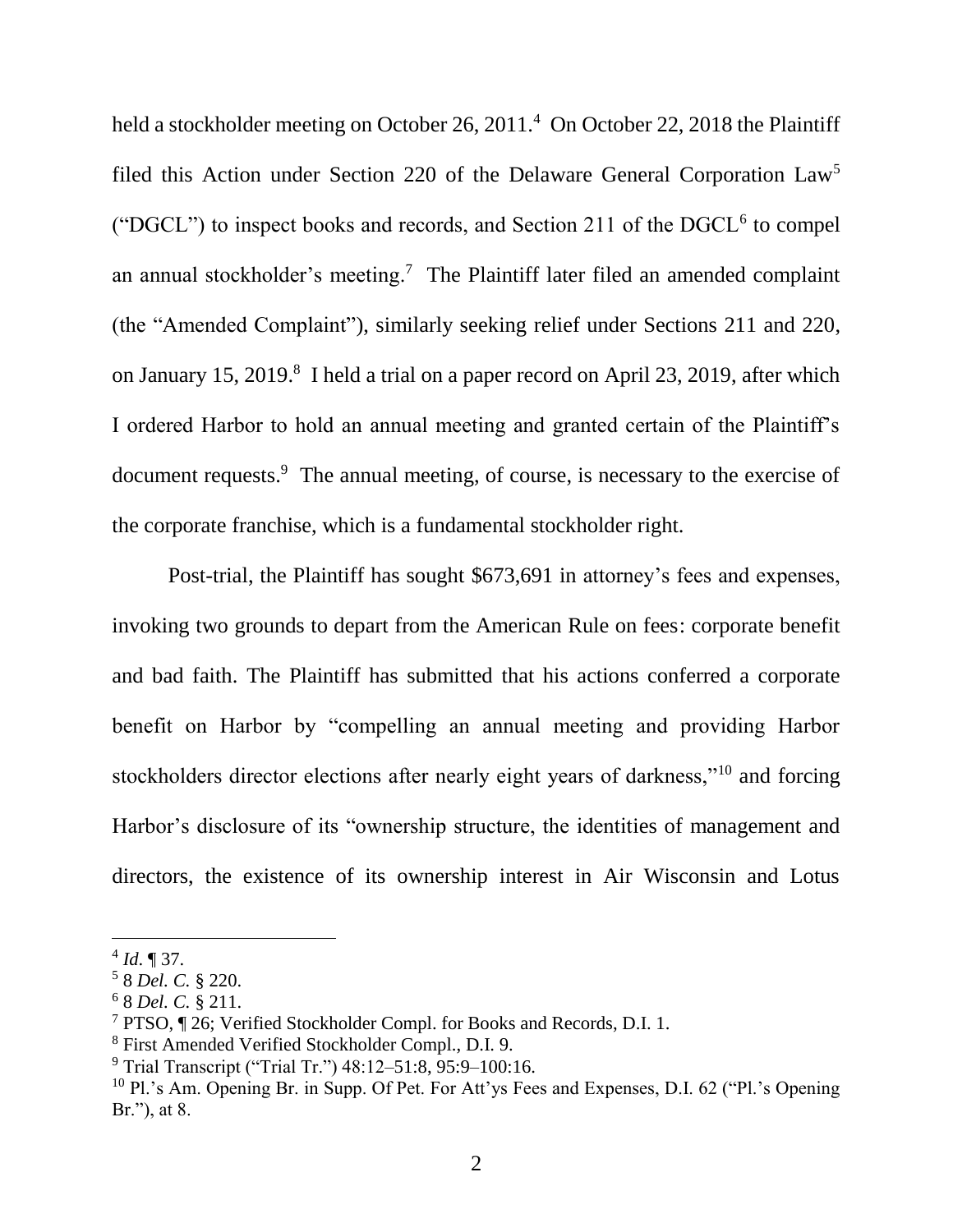Aviation, [and] related-party dealings  $\dots$ ."<sup>11</sup> The Plaintiff also alleges bad faith litigation by Harbor and its California-based counsel.<sup>12</sup> Shifting fees for bad faith is not, properly speaking, an exception to the American Rule on fees; it is a method for reducing and appropriately allocating the costs of vexatious behavior sufficiently serious that justice requires such mitigation. Allegations of bad faith here, I find, are misplaced—I address them briefly after discussing the fee request under the corporate benefit doctrine.

The corporate benefit doctrine compensates a litigant for fees and expenses where litigation it pursued conferred a non-monetary valuable benefit upon the corporate enterprise or its stockholders.<sup>13</sup> The purpose animating the doctrine "is to balance the equities to prevent 'persons who obtain the benefit of a lawsuit without contributing to its cost [from being] unjustly enriched at the successful litigant's expense."<sup>14</sup> The corporate benefit doctrine is an equitable subspecies of the general common benefit doctrine, under which a litigant is eligible for fees and expenses if "(a) the action was meritorious at the time it was filed, (b) an ascertainable group

 $11$  *Id.* at 9.

 $12$  *Id.* at 10–12.

<sup>13</sup> *Dover Historical Soc., Inc. v. City of Dover Planning Comm'n*, 902 A.2d 1084, 1090 (Del. 2006). Where a litigant has conferred a monetary benefit, the application for fees and expenses is analyzed under the "common fund" exception. *Id*.

<sup>14</sup> *Id*. (quoting *Goodrich v. E.F. Hutton Group, Inc.*, 681 A.2d 1039, 1044 (Del. 1996)).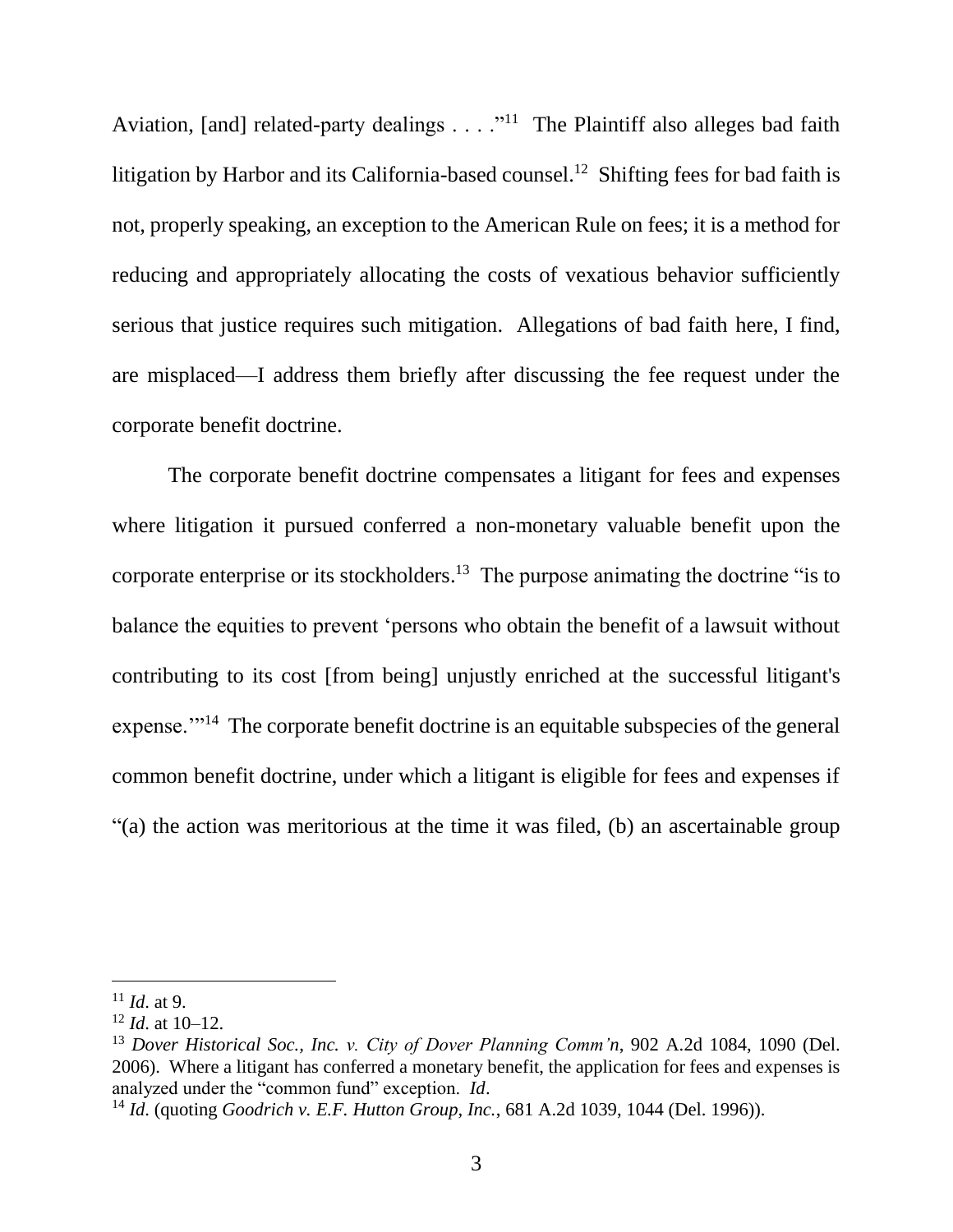received a substantial benefit, and (c) a causal connection existed between the litigation and the benefit."<sup>15</sup>

"Eligible" is not synonymous with "entitled," and "the granting of a fee award is not automatic just because the three basic elements of the corporate benefit doctrine have been satisfied."<sup>16</sup> In other words, satisfying the three elements is necessary but not sufficient to obtain attorney's fees.<sup>17</sup> "This is because the corporate benefit doctrine is rooted in the application of equitable principles, and there are circumstances where it would be inappropriate or inequitable to award attorneys' fees even when the basic elements of the doctrine ostensibly have been satisfied."<sup>18</sup> This is such a case.<sup>19</sup>

The principle underlying the corporate benefit doctrine is that equity should not tolerate unjust enrichment and impoverishment, or free riders; stockholders who benefit from the litigious efforts of another on their behalf should share in the

<sup>15</sup> *Id*. at 1089.

<sup>&</sup>lt;sup>16</sup> Almond as Tr. for Almond Family 2001 Tr. v. Glenhill Advisors LLC, 2019 WL 1556230, at \*5 (Del. Ch. Apr. 10, 2019).

<sup>17</sup> *Id*. (citing *In re Orchard Enters. Inc. S'holders Litig.*, 2014 WL 4181912, at \*3 (Del. Ch. Aug. 22, 2014)).

<sup>18</sup> *Id*. (internal citations omitted). *See also Tandycrafts, Inc. v. Initio Partners*, 562 A.2d 1162, 1166 (Del. 1989) ("The standard which governs the allowance of counsel fees in equity is not inclusive of all occasions when such fees may be sought. The concept is a flexible one based on the historic power of the Court of Chancery to do equity in particular situations.").

<sup>&</sup>lt;sup>19</sup> I note that Harbor contends that fees and expenses are not warranted in part because "this Court" has *never* awarded feeds for a Section 211 claim." Def.'s Answering Br. in Opp'n to Pl.'s Opening Br. in Supp. Of Pet. for Att'ys Fees, D.I. 73 ("Def.'s Answ. Br."), at 8 (emphasis added). Equity generally avoids bright line rules, in favor of consideration of facts pertinent to the immediate situation under review.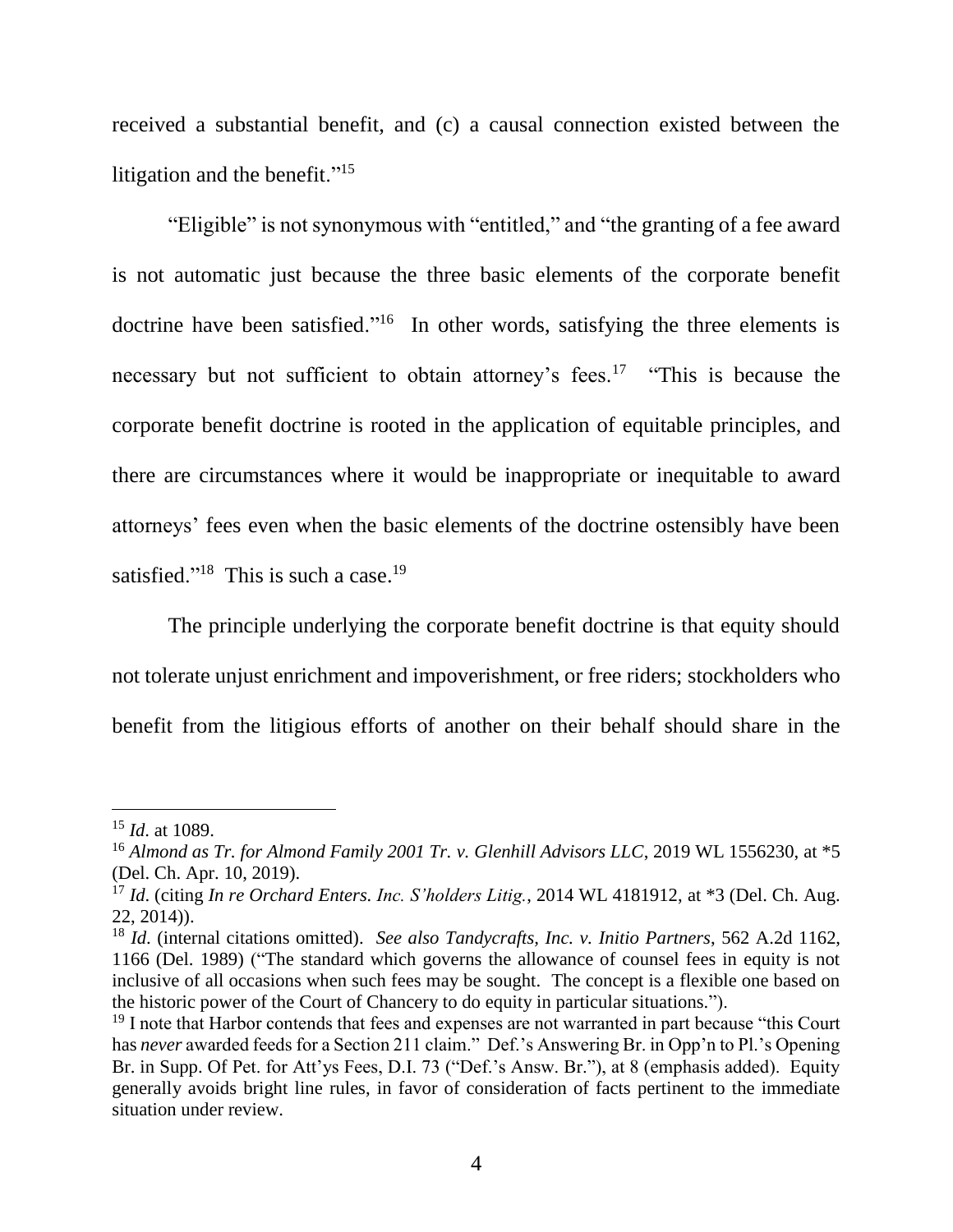reasonable costs incurred thereby.<sup>20</sup> Stockholders should not, however, be compelled to share the costs of the litigious effort of a fellow stockholder, where that stockholder has pursued an action in her own interest, and, having failed in that endeavor, seeks coerced reimbursement; such forced contribution is clearly inequitable. This case exists between these poles, but, I find, is closer to the latter.

Upon review of the record, it is clear to me that the Plaintiff initiated and pursued this action in his personal interest, in large part in an effort to be bought out of his ownership stake in Harbor. This is evident from the March 5, 2018 pre-suit books and records demand letter, which states as its purpose "to obtain information regarding the value of Mr. Martin's Harbor common stock" and "to obtain information regarding the value of assets and interests held by [Harbor] and its subsidiaries."<sup>21</sup> While the demand letter makes reference to the fact that Harbor had not had a stockholder meeting since October 26, 2011, there is no *demand* to hold a meeting. $22$ 

<sup>20</sup> *Louisiana State Employees' Ret. Sys. v. Citrix Sys., Inc.*, 2001 WL 1131364, at \*4 (Del. Ch. Sept. 19, 2001) (citing *United Vanguard Fund, Inc. v. Takecare, Inc.*, 693 A.2d 1076, 1079 (Del. 1997)).

<sup>&</sup>lt;sup>21</sup> PTSO,  $\P$  20; JX 1, at 4. The letter also stated three more purposes: (1) to communicate with other shareholders of Harbor, (2) to investigate possible wrongdoing including breaches of fiduciary duties of Harbor fiduciaries, including directors and officers of Harbor, and (3) to investigate the facts relevant to whether pre-suit demand upon the Harbor Board is excused to initiate and maintain derivative litigation against officers and directors of Harbor and potentially others. JX 1, at 4. I note that none of these purposes relate to a lack of an annual stockholder meeting.

 $^{22}$  JX 1, at 4.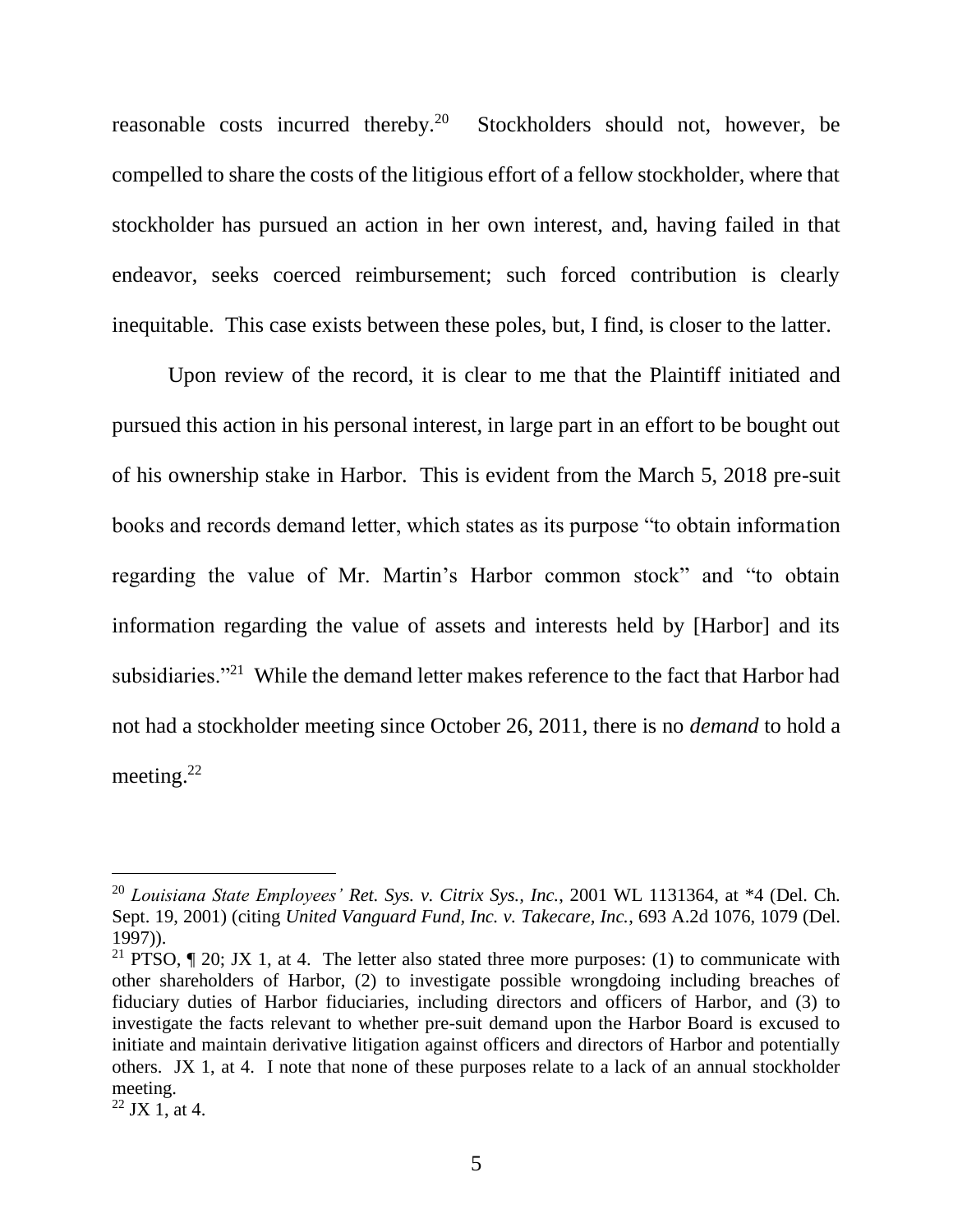After negotiations between Plaintiff's counsel and Harbor's counsel regarding books and records demands, the Plaintiff filed a complaint on October 22, 2018 (the "Initial Complaint")—only at this point did the Plaintiff demand an annual meeting.<sup>23</sup> Plaintiff filed a second demand for books and records on November 6, 2018.<sup>24</sup>

Plaintiff's counsel and Harbor's counsel met on September 26, 2018, *before*  the Plaintiff filed the Initial Complaint.<sup>25</sup> Richard Bartlett, a director of Harbor, also attended the meeting on behalf of Harbor.<sup>26</sup> In a letter to Harbor's counsel sent *after* the Initial Complaint was filed, Plaintiff's counsel noted: "[d]uring the September 26th meeting, Mr. Bartlett rejected the idea of a global buyout . . . [w]e would appreciate clarity on whether a global buy-out is of actual interest to Bartlett and his colleagues, and when such transaction would take place. Otherwise, we need to move on to other prospective buyers."<sup>27</sup> This is consistent with an individual motive for the litigation, and not a motive to benefit the corporate entity or its stockholders. The Plaintiff never sought class representation in this matter, even though the Plaintiff apparently advocated a buyout of other unaffiliated stockholders.<sup>28</sup>

<sup>&</sup>lt;sup>23</sup> Verified Stockholder Compl. for Books and Records, D.I. 1. As noted above, the Plaintiff later filed the Amended Complaint.

 $24$  PTSO, ¶ 28.

 $25$  JX 88, at 1.

<sup>26</sup> *Id*. at 1–2; JX 86, at 2.

 $27$  JX 88, at 1–2.

 $28$  Even if the Plaintiff were acting for the benefit of the other unaffiliated stockholders in negotiating a buyout, the Plaintiff has not submitted that such actions conferred a corporate benefit.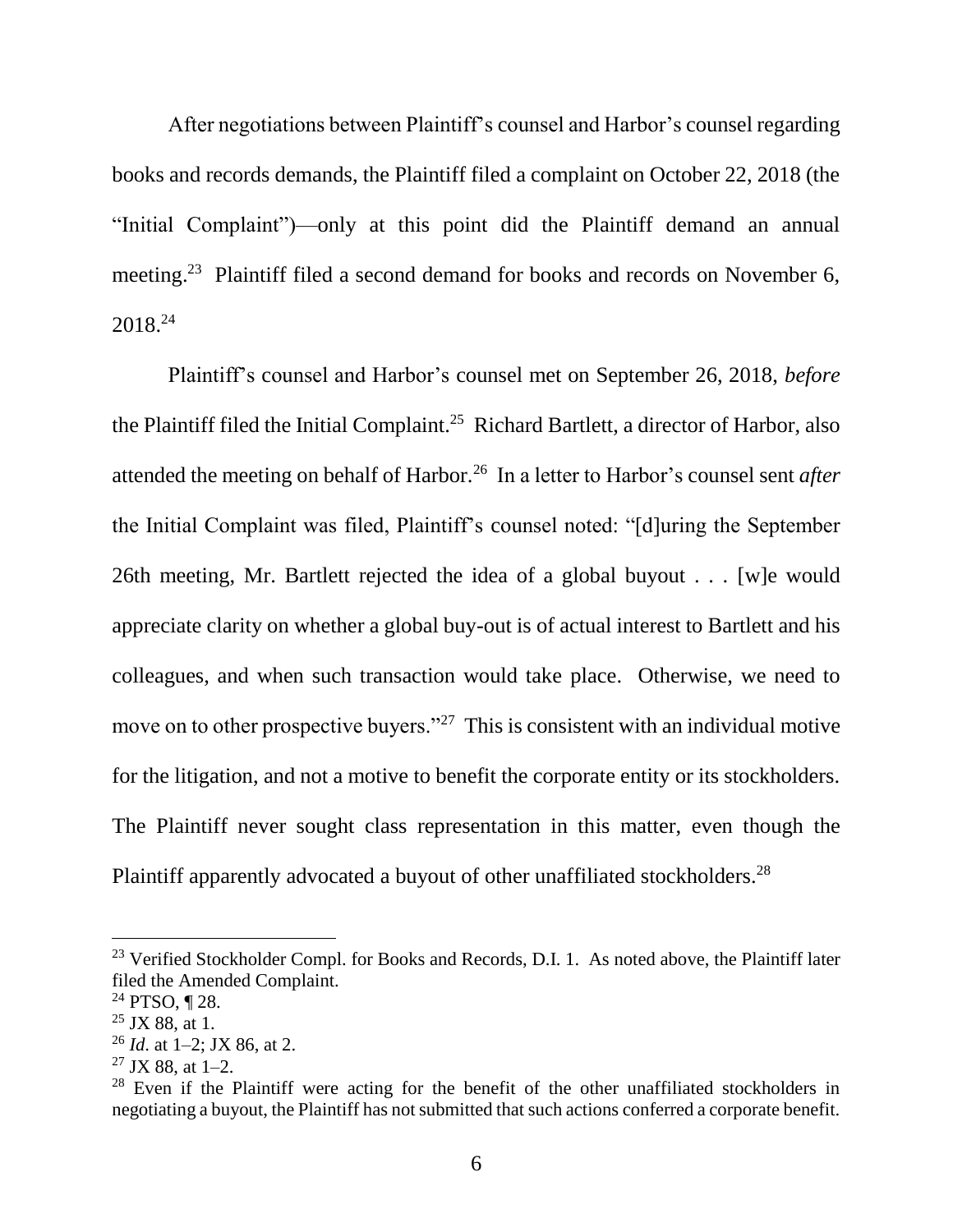Plaintiff's counsel sent another letter to Harbor's counsel on January 18, 2019, which noted, "[f]or several months we have been discussing the appropriate scope of information that would satisfy the outstanding [Section] 220 Demands. We have also been discussing the possibility of a buy-out of [Harbor's] unaffiliated shareholders."<sup>29</sup> The bulk of the information requested by Plaintiff's counsel in that letter concerned valuation of Harbor.<sup>30</sup> The "Valuation" requests began as follows: "[a]fter speaking with my team, we have concluded that additional information will be necessary to value the shares. We cannot commence buy-out negotiations this month (as you suggested) unless and until we have the information below which is necessary to value a regional airline."<sup>31</sup>

The type of financial information Plaintiff sought is exemplified in a March 5, 2019 letter from Plaintiff's counsel to Harbor's counsel:

> • "Copies of the schedules and pro forma cash flow information provided to the creditors of  $[Harbor] \dots$ <sup>32</sup>

Instead, the Petition cites only the stockholder meeting and disclosures about Harbor as purported corporate benefits. Plaintiff's counsel did note at Oral Argument that Mr. Martin felt it a matter of honor to try to get global relief through a buyout: "we said, No, thank you. This is about global relief. Either become a good corporate steward or provide us either the ability to sell our shares for a fair price back to the company or to a third party." Oral Arg. Tr. 42:20–47:7. The Plaintiff, however, has not suggested such championing of the interests of the stockholder class serves as a basis for a fee award.

 $29$  JX 90, at 1.

<sup>&</sup>lt;sup>30</sup> Plaintiff's counsel also requested information on "Qualifying Transaction & Related Party Dealings" and a Stockholder List. *Id*. at 4–5.

 $31$  *Id.* at 1.

 $32$  JX 93, at 1.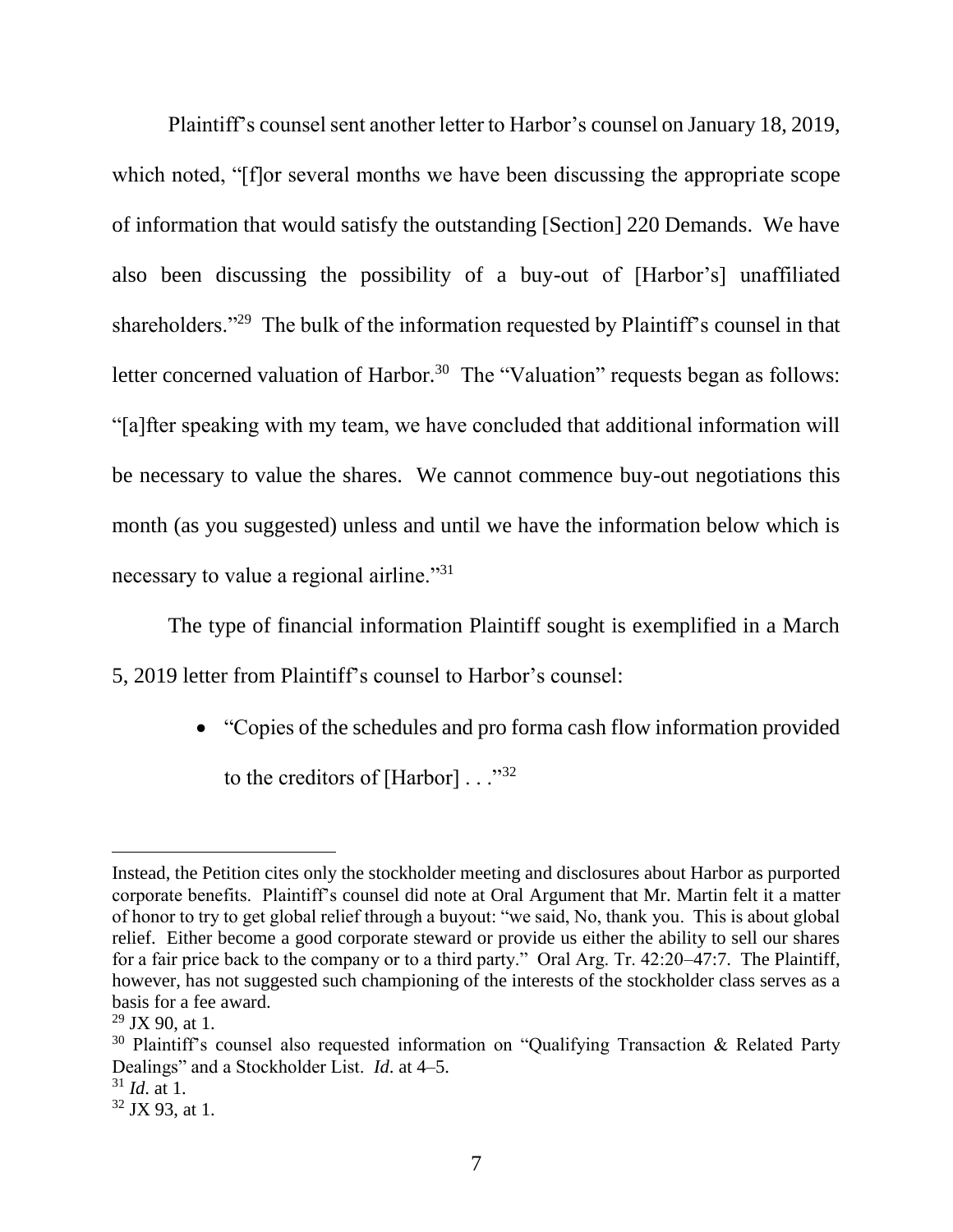- "Copies of income forecasts established within the last twelve months for wholly owned subsidiaries Air Wisconsin Airlines Corp ("AirWis") and Lotus Aviation Leasing, LLC ("Lotus") . . . "33
- "Copies of internal budgets prepared for AirWis from 2017 to present .  $.$ ;  $^{,34}$
- "Copies of internal budgets prepared for Lotus from 2017 to present... ."<sup>35</sup>

The letter also requests other information such as communications with auditors and regulators. The Plaintiff made a third written document demand on Harbor on March 20, 2019.<sup>36</sup> The activity described above related primarily to the Plaintiff's interest in selling his shares.

The fact that the Plaintiff had a personal motive in bringing the litigation is not fatal to a request for fees under the corporate benefit doctrine. In *Kurz v. Holbrook*, <sup>37</sup> on a petition for attorney's fees after a successful request for relief under Section 225 of the DGCL<sup>38</sup>—regarding the election of directors—this Court "rejected the argument that plaintiffs were not entitled to a fee award on the theory

<sup>33</sup> *Id*.

 $34$  *Id.* 

 $35$  *Id.* 

<sup>36</sup> PTSO, ¶ 31.

<sup>37</sup> *Kurz v. Holbrook*, C.A. No. 5019, at 17–18 (Del. Ch. July 19, 2010) (TRANSCRIPT), *aff'd sub nom. EMAK Worldwide, Inc. v. Kurz*, 50 A.3d 429 (Del. 2012). <sup>38</sup> 8 *Del. C.* § 225.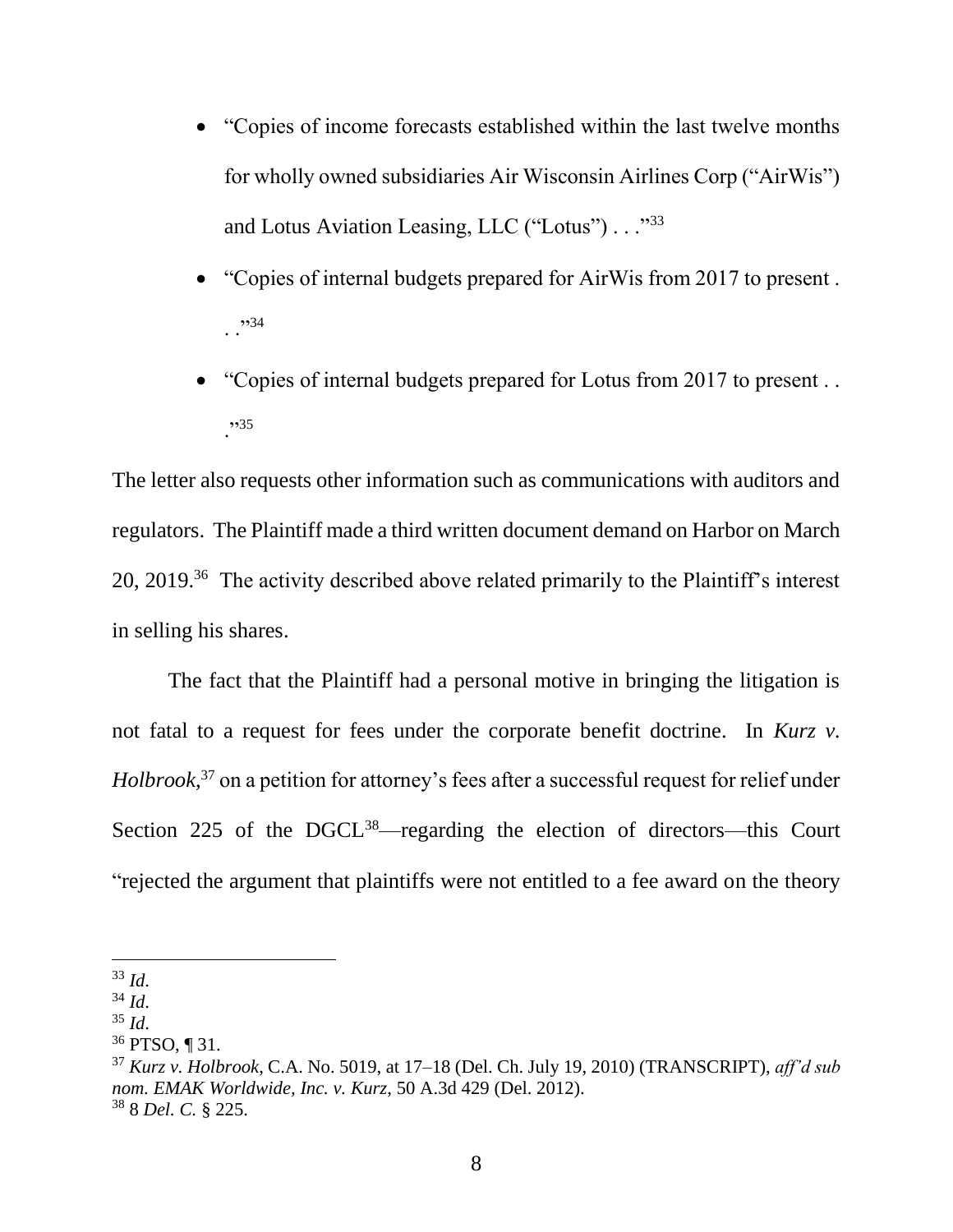that they initiated the litigation purely for personal reasons and did not provide any benefit to [the company] and all of its stockholders."<sup>39</sup> Our Supreme Court affirmed in *EMAK Worldwide, Inc. v. Kurz*, and explained that "[p]reserving shareholder voting rights produces a fundamental corporate benefit."<sup>40</sup> However, that case involved a "long, back-and-forth control dispute" between the common and preferred shareholders of the entity.<sup>41</sup> Neither this Court, nor our Supreme Court, suggested that the ends the plaintiffs pursued there, however personal their motivation, were not aligned with and in furtherance of the interests of the entity and its stockholders.

Here, I decline to grant the Petition because, to my mind, it would be inequitable to grant fees to the Plaintiff where it is clear that the corporate benefit was a mere externality to the Plaintiff's ultimate goal of achieving a buyout of his interest. In other words, it appears that the Section 211 claim was a bargaining chip designed to gain an advantage in the Plaintiff's buyout negotiations, or at least incidental to that interest. Further, the bulk of the effort expended here was not to achieve a stockholders meeting.

<sup>39</sup> *Full Value Partners, L.P. v. Swiss Helvetia Fund, Inc.*, 2018 WL 2748261, at \*7 (Del. Ch. June 7, 2018) (citing *Kurz v. Holbrook*, C.A. No. 5019, at 21–22, 26–27 (Del. Ch. July 19, 2010) (TRANSCRIPT), *aff'd sub nom. EMAK Worldwide, Inc. v. Kurz*, 50 A.3d 429 (Del. 2012)). <sup>40</sup> *EMAK*, 50 A.3d at 433.

<sup>41</sup> *Id*. at 430.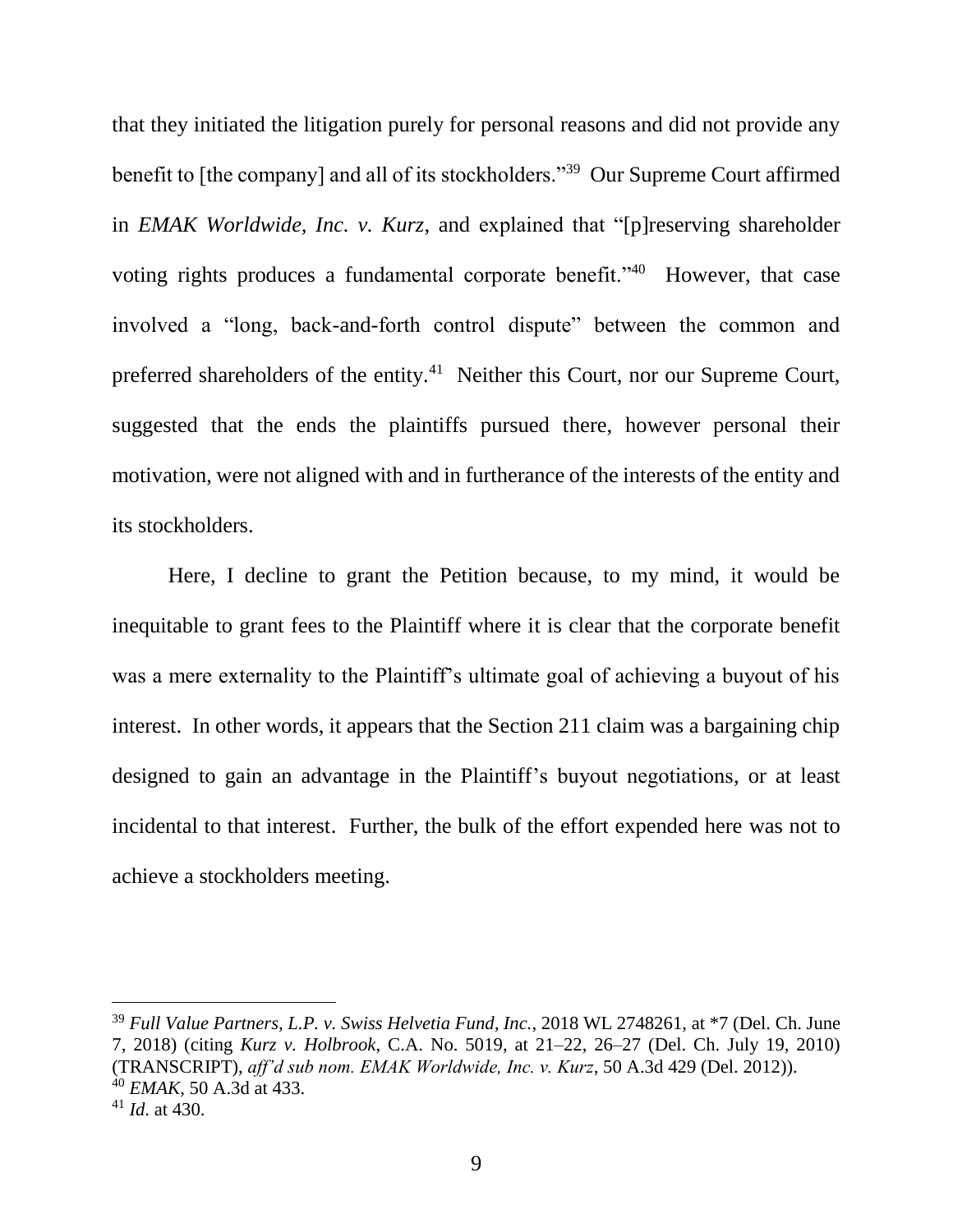Tellingly, the facts leading inescapably to an order requiring a meeting were stated forthrightly by the *Defendant* at the pleading stage in this matter: Harbor's Answer admitted it had not held a meeting from 2012 through 2018<sup>42</sup> and "that over thirteen months [had] elapsed since its last annual meeting  $\dots$   $\cdot$   $\cdot$  1n other words, this litigation cannot accurately be characterized as a contest over the stockholders' right to a meeting. The *first page* of Harbor's opening pre-trial brief reads: "Harbor recognizes its obligation to hold an annual meeting for the election of directors and is prepared to proceed with such a meeting at an appropriate time and place."<sup>44</sup> This litigation was not a struggle over whether a meeting of Harbor stockholders was required. Any effort required to achieve a meeting, in other words, was *de minimis.* Under these facts, it would be inequitable to cause the other stockholders to subsidize the Plaintiff's unsuccessful attempt to negotiate a buyout, an action that conferred no benefit to Harbor. The corporate benefit Plaintiff was able to achieve was incidental to his purposes.<sup>45</sup>

 $42$  Def.'s Answ. to the First Am. Verified Stockholder Compl., D.I. 17 ("Answ"), at  $31-32$ . <sup>43</sup> *Id*. at 32.

<sup>&</sup>lt;sup>44</sup> Def.'s Pre-Trial Opening Br., D.I. 24, at 1. I note that at trial a dispute did exist over certain details of the annual meeting such as the Plaintiff's request for remote access and a modified quorum requirement. Trial Tr. 47:15–47:18, 49:12–51:5. Of these requests by the Plaintiff, I granted access to Harbor's proxy card for write-in candidates, the remainder were denied. *Id*. at 49:16–49:21. However, no dispute existed over whether a meeting was required under the statute.  $45$  To the extent that the Plaintiff seeks fees for other therapeutic benefits, including changes to corporate governance, I find those unrelated to the Plaintiff's purpose in this litigation.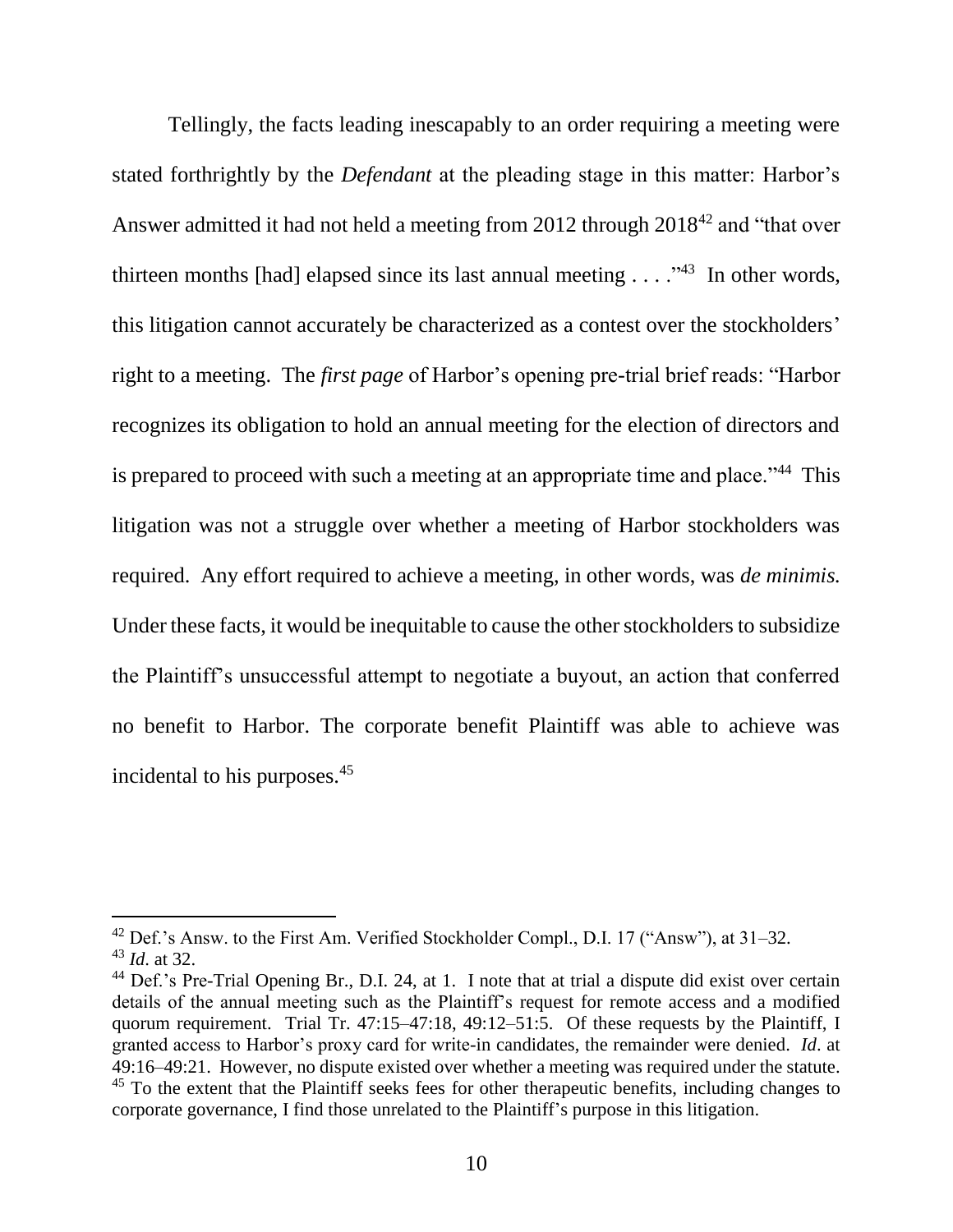The facts here contrast with *EMAK*, where the plaintiff pursued a benefit for personal reasons that was also beneficial broadly to the class, invoking the common benefit doctrine. Here, by contrast, the Plaintiff's primary purpose would not have benefited Harbor, and the fact that a tactic he employed to pursue that personal benefit resulted in some therapeutic benefit to the entity does not invoke, to my mind, the unjust-enrichment rationale of the doctrine. Therefore, although I assume that the Plaintiff's actions prompted an annual meeting, the Plaintiff is not entitled to fees and expenses on such ground. While this Action vindicated the stockholder franchise, its purpose was a means to a personal pecuniary end, unrelated to the franchise. To the extent the Plaintiff could prevail on his fee request concerning the meeting, it would be only with respect to that *de minimis* part of the litigation effort promoting that end. The Plaintiff has failed to break out such fees in his request, and is accordingly not entitled to an award. $46$  Accordingly, the request for fee shifting under the corporate benefit doctrine is denied.<sup>47</sup>

<sup>46</sup> *See Peterson Enters., Inc. v. Brace Indus. Contracting, Inc.*, 2020 WL 57156, at \*2 (Del. Jan. 6, 2020).

 $47$  To the extent that the Plaintiff seeks fees in connection with mounting a proxy contest, that request is denied as well. The Plaintiff concedes that the proxy contest was "unsuccessful," but argues that "shareholders are now organized and will continue the campaign for fairness and value." Pl.'s Opening Br., at 4. Promoting a general activism in favor of justice may be admirable: *vive la résistance!* If the result of this litigation was to cause Harbor's stockholders to be among the woke, however, that must serve the Plaintiff as its own reward; it does not in my view warrant a shifting of fees.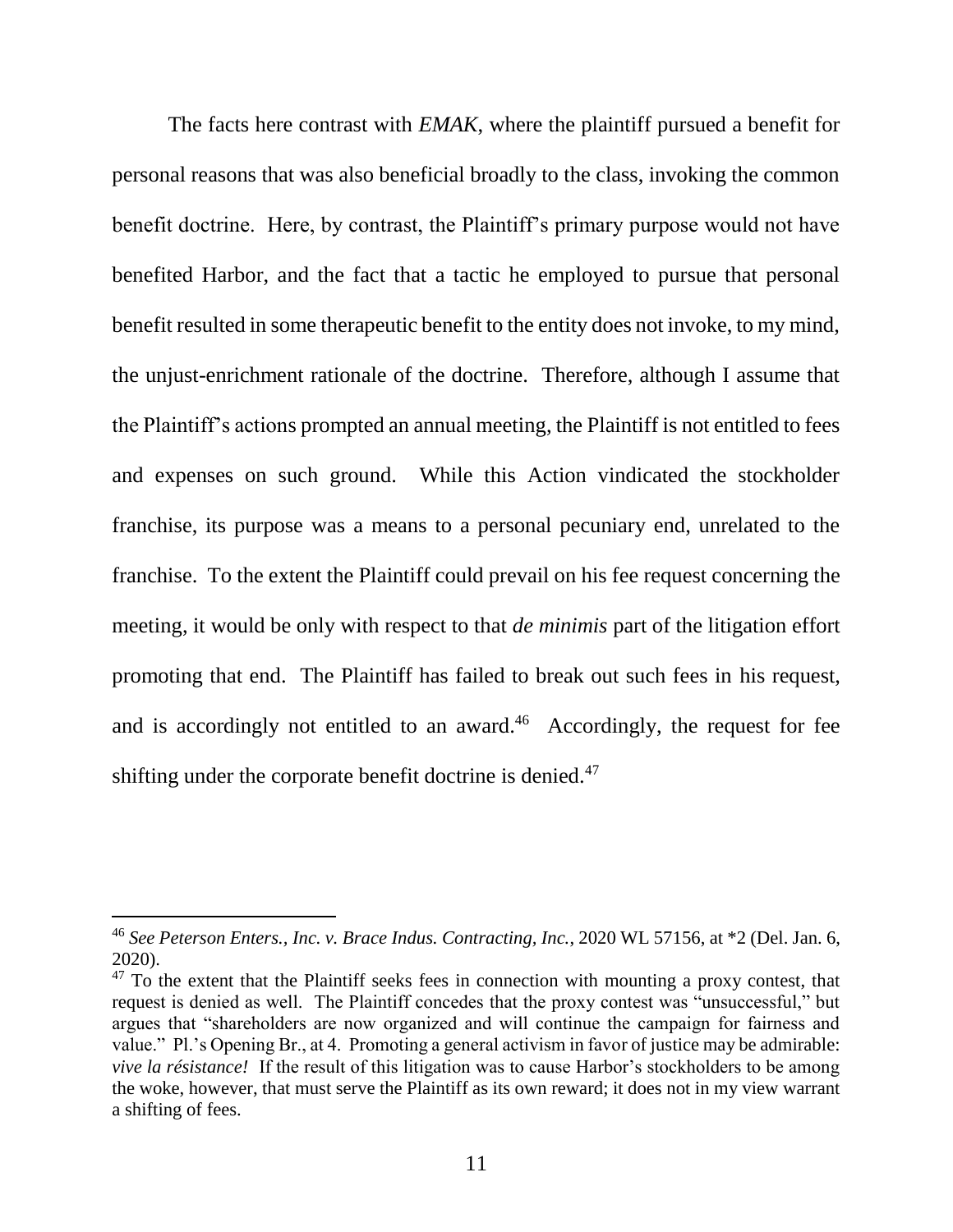The Plaintiff also contends that his "forced disclosure" of certain information from and about Harbor constitutes a corporate benefit. The Plaintiff sought this information to promote the buyout. The Plaintiff pursued his strategy, got the documents, and received the value thereof in pursuit of the buyout; the fact that the Plaintiff was unsuccessful in achieving a sale is not an equitable basis to award fees and expenses on that basis.

It is worth pointing out that nothing in this analysis should be read as calling into question the propriety of the Plaintiff's pursuit of his own interests via this litigation. The question is not whether the litigation was appropriate; it is whether the end advanced was also an end which would have material value to the entity and its stockholders. With respect to the Plaintiff's significant goals here, that answer is no.

Finally, the Plaintiff seeks fees and expenses because of the purported bad faith of Harbor or its counsel. It is quite true that refusal to respond appropriately to a valid books and records demand, and defending against such a demand on frivolous grounds, is vexatious. It is also true that production of books and records in the current corporate litigation environment has taken on increased importance,<sup>48</sup> and that the opportunity and motive to act vexatiously in way of such a valid demand has increased accordingly. This Court should—and I believe will—be vigilant to protect

<sup>48</sup> *E.g. Lavin v. West Corp.*, 2017 WL 6728702 (Del. Ch. Dec. 29, 2017).